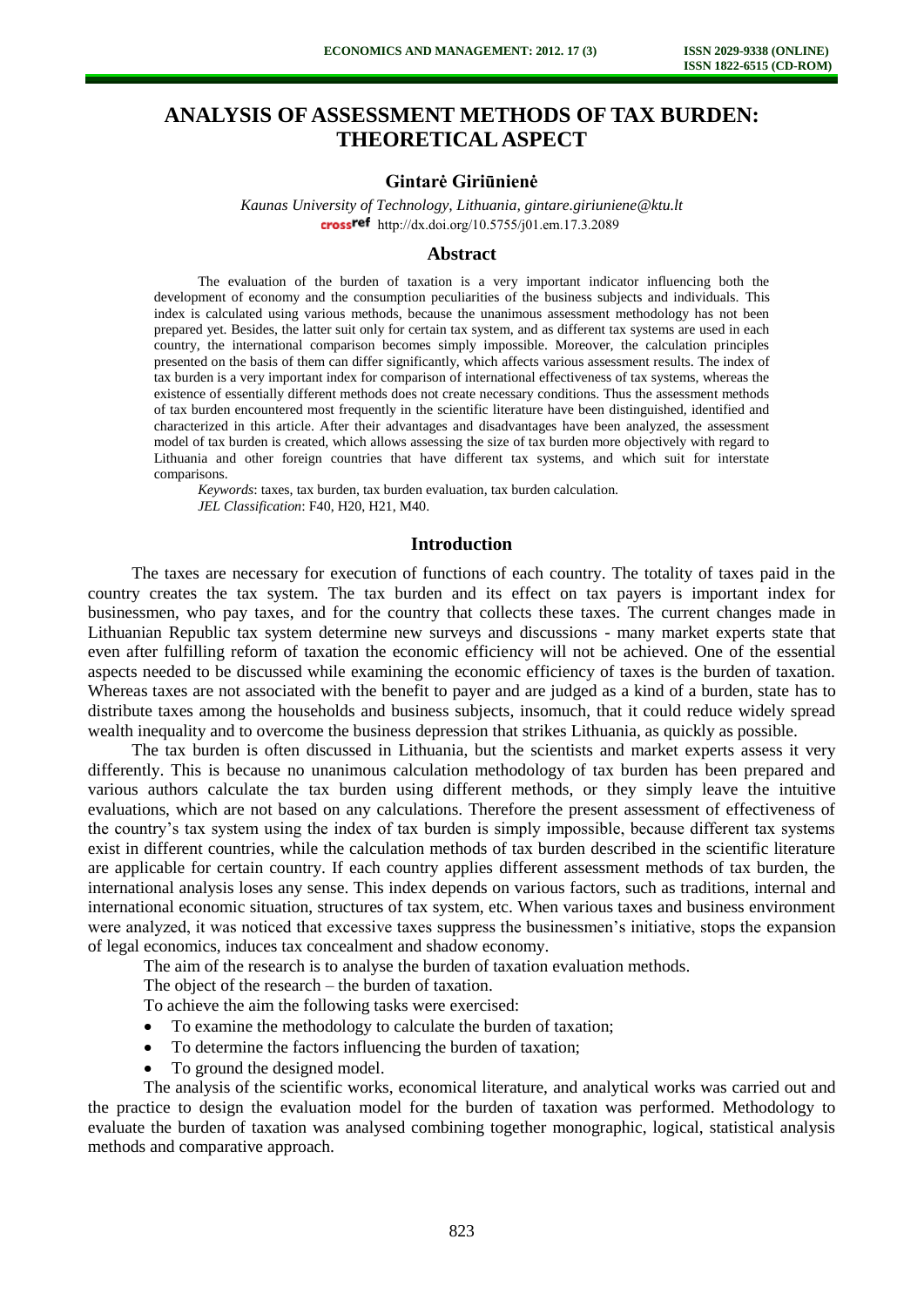## **Scientific research description and results**

The taxes are the area, where calculations can be done, and even in several modes; however it is often forgotten that all the calculations should be considered with big reservations. Sometimes they may provide information whether the taxes are big or small, whether their burden is bearable or not.

Various calculation and assessment methods of tax burden are distinguished in the scientific literature (see figure 1).



**Figure 1.** Methods of assessing tax burden

Each household and each company may calculate, how many taxes they have paid to the state. In absolute amount the tax burden is calculated as the total amount of taxes paid by the tax payers, i.e. general tax revenues of the State. According to this calculation method of tax burden, it includes all the taxes paid by the tax payers – to State budget and various funds. However, when the tax burden is calculated in this way, some problems may be encountered:

- All the taxes paid by tax payers cannot be reflected in one budget and more than one statistical resource will be needed to calculate general tax revenues of the State;
- The tax revenues of certain fund formed by the State are registered in the tax revenues of other State fund, as well.

The calculation of tax burden in the absolute amount allows comparing the changes of tax revenues of each country with regard to time. However, according to Conrad (1955), in order to compare the indexes of tax burden of several countries, the relative indexes are calculated, which use the following index of tax burden the most frequently – proportion of tax revenues and gross domestic product. The relative index, according to Elschner & Schwager (2005), shows what part of gross domestic product is redistributed in taxes and what amount may be compared in the time scale not only with regard of one country, but also internationally.

The size of taxes for one resident on average is expressed in absolute amount and is calculated as the proportion of all tax revenues of national budget and number of residents. However, this size is of little value because it does not take into account the differences in the level of national revenues, does not separate the taxes of households and business subjects, and thus it is not suitable for international comparisons. The most frequently used comparison method of tax rates is used for interstate comparative analyses of taxes, when the rates of the same tax are compared. However, according to Atrostic & Nunns (1991), the tax is not just a rate, but also a base. When the rates are compared, the superficial information is received. It is meaningful to compare it only if the tax base is the same; however it differs, especially in case of direct taxes.

The index of tax burden is the index meant to assess the size of paid taxes and other expenses related to the tax payment (Browning & Johnson, 1984). Despite the topicality of tax burden, no officially approved calculation methodology is present in our country.

The following calculation methods of tax burden are encountered in the Lithuanian and foreign literature: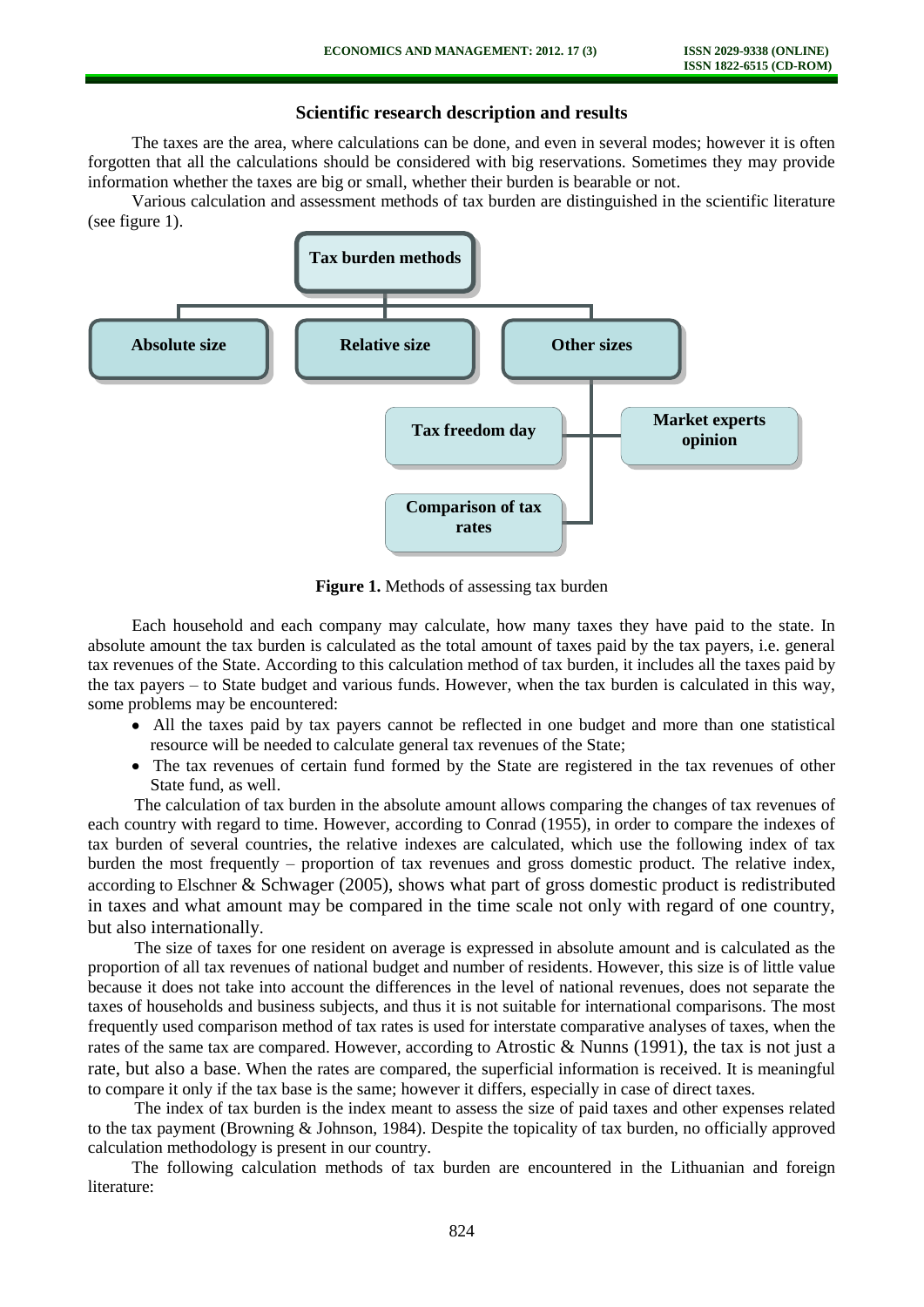- Methodology used by EUROSTAT;
- Methodologies used in the Lithuanian Free Market Institute;
- Methodologies suggested in the scientific literature.

The unanimous tax calculation methodology has not been confirmed yet in Lithuania, thus the Department of Statistics by the Lithuanian Government and Lithuanian Free Market Institute publish different indexes of tax burden. As the Department of Statistics is the one to present official data on tax burden to EUROSTAT, thus when the tax burden is calculated, as EUROSTAT announces, the paid taxes include only tax revenues of the State and taxes paid to various funds:

tax burden, 
$$
\% = \frac{x_1 - x_2 - x_3 + x_4 + x_5 - x_6 + x_7}{x_8} \times 100,
$$
 (1)

where:

 $x_1$  – national budget income;

 $x_2$  – non-taxable income;

 $x_3$  – European Union support for the country;

 $x_4$  – compulsory health insurance fund income;

 $x_5$  – state social security fund income;

 $x_6$  – assignats;

 $x_7$  – guarantee fund income;

 $x_8$  – gross domestic product (Ekonomikos ir finansų departamento ekonominės analizės skyrius, 2007).

When this calculation method is used, only the revenues of national budget and various funds are taken into account. The calculated tax burden would be more precise if the levies not defined by the Lithuanian laws were also included. However, the calculation method of tax burden used by EUROSTAT is favored by market reviewers and the principle of this method is used to calculate the tax burden of all the Member States of the European Union.

The data published by EUROSTAT and Lithuanian Free Market Institute usually differ minimally, because the latter calculates the tax burden using the specified formula 1. The calculations of tax burden suggested by the Lithuanian Free Market Institute are not simply abstract numbers, as it is said by many experts of economic science. They provide certain calculation method, which could be used to calculate the real index of tax burden.

Lithuanian Free Market Institute calculates the index of tax burden by three modes:

- Assessment method based on the opinion of market participants (experts);
- Using the data of official statistics;
- Calculating the day of freedom from taxes (Lukaševičius, 1999).

Since 1997 the Lithuanian Free Market Institute has been surveying the main economic indexes of the country based on the assessments and forecasts of market participants. The assessment method based on the opinion of market participants uses the paradigm agreed by the experts, which follows the theory of rational expectations. When the tax burden is calculated by such method the contradictions, which are difficult to solve, appear, because the market participants may present only the assessments based on their experience and information they have. To generalize the assessments of experts, three means are used – arithmetical, moda and mediana (Lietuvos laisvosios rinkos institutas, 2002).

The second method defines the tax burden as the proportion of revenues of national budget and funds with the gross domestic product or gross national product expressed in per cent:

tax burden, 
$$
\frac{y_0}{t} = \frac{x_1 + x_4 + x_5 + x_7}{x_8} \times 100,
$$
 (2)

where:

 $x_1$  – national budget income;

- $x_4$  compulsory health insurance fund income;
- $x<sub>5</sub> state social security fund income;$
- $x_7$  guarantee fund income;
- $x_8$  gross domestic product.

This method is not the most popular and it is often criticized by the market analysts because of revenues of national budget. When the index of tax burden is calculated, the LLRI experts use all the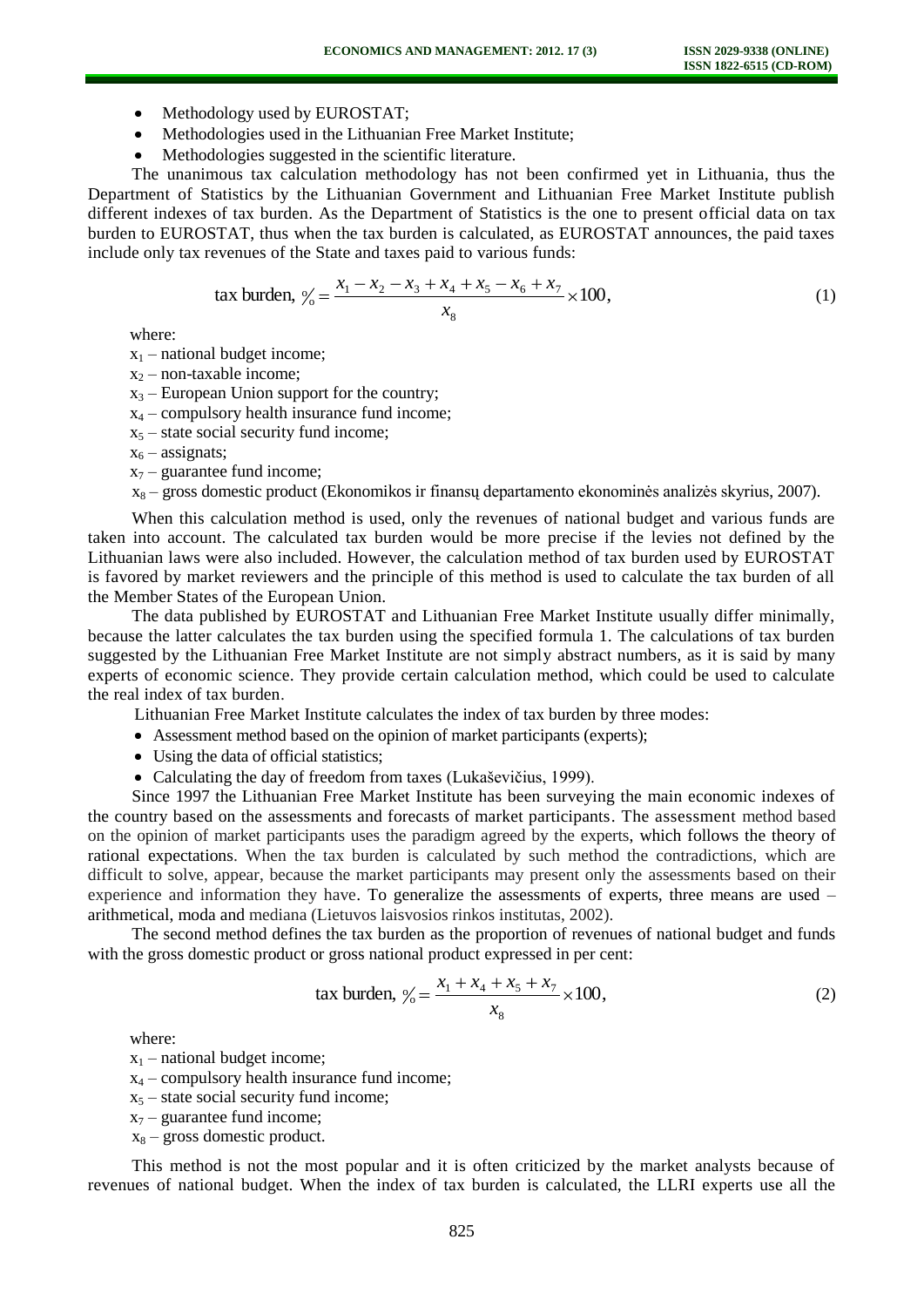revenues of national budget without taking into account the amount of tax-free revenues and support of the European Union, which may distort the real size of tax burden significantly.

The day of freedom from taxes is the day in the year, until which the part of goods created by average tax payer is given to the State:

$$
\text{tax freedom day} = \frac{x_9}{x_8} \times 365,\tag{3}
$$

where:

 $x_8$  – gross domestic product.  $x_9$  – all income from taxes;

It is the index of relative tax burden that shows, which part of household goods is given to the State and redistributed through the national budget and non-budgetary funds (Fullerton & Rogers, 1993). The LLRI experts calculate the tax burden as the proportion of all forecasted tax revenues of the State (budgetary and non-budgetary funds) and forecasted gross national product, following the globally recognized methodology. It is used to calculate the day of freedom from taxes in the USA, Canada, Great Britain, Poland and other countries (Jakštonytė, 2009). When the tax burden is calculated using this methodology, the monetary expenses and time expenditure related to tax administration are not included, neither is the State borrowing, which may turn into tax burden in the future.

The index of the day of freedom from taxes is very remote from the individual and does not tell anything about its tax burden. That is because the total amount of taxes paid by everyone (households and business subjects) is compared to total amount of the created goods – gross national product. Usually that is the size of tax burden that is mostly used in various historical, geographical comparisons and discussions of politicians.

Two methodologies of the scientists, who analyze tax burden, are most frequently encountered in the Lithuanian scientific literature. That is the methodology suggested by G. M. Pajuodienė, and that suggested by D. Meškauskienė with M. Tvaronavičienė.

According to the methodology of G. M. Pajuodienė, in order to calculate the tax burden, first of all the data has to be collected and the total annual tax revenues of the country have to be calculated. When she was calculating total tax revenues, she was using various sources: national budget, State Social Insurance Fund, and Obligatory Medical Insurance Fund:

tax burden, 
$$
\frac{x_0}{x_0} = \frac{x_{10} + x_{11} + x_{12}}{x_8} \times 100,
$$
 (4)

where:

 $x_8$  – gross domestic product:

 $x_{10}$  – national budget income from taxes;

 $x_{11}$  – compulsory health insurance fund income from taxes;

 $x_{12}$  – state social security fund income from taxes (Pajuodienė, 1998).

When Pajuodienė (1999) calculates tax revenues of national budget, she also includes part of tax-free revenues (the tax for national natural resources and tax for environmental pollution are added additionally, as well as the EU support to the country, which may distort the size of tax burden significantly. Therefore the calculated tax burden is a little bigger than actual. However, G. M. Pajuodienė includes the tax-free revenues to the calculations only because she considers that the structure of tax revenues is not formed precisely, and the taxes included into the tax revenues, as well as taxes collected in various countries, ate different. Besides, it is not indicated, which particular tax-free revenues are included by the author into the calculations.

Other authors (Meškauskienė et al. 2003) state that the tax burden is affected not only by the tax rate, presentation of the taxation bases or taxation rules. It is more important to take into account the changes of economic structure of the branch, which affect the size of tax burden, although other conditions remain the same. Therefore there are presented calculation of the index of tax burden and its dependency on GDP, according to the types of economic activity.

In order to calculate the tax burden D. Meškauskienė and M. Tvaronavičienė created the quantitative model of dependency of tax burden on structure of economic branches. The authors solve the dependency between the tax burden and GDP of the economic branch by the following mode:

They form the statistical model that calculates the burden's index by dividing total tax revenues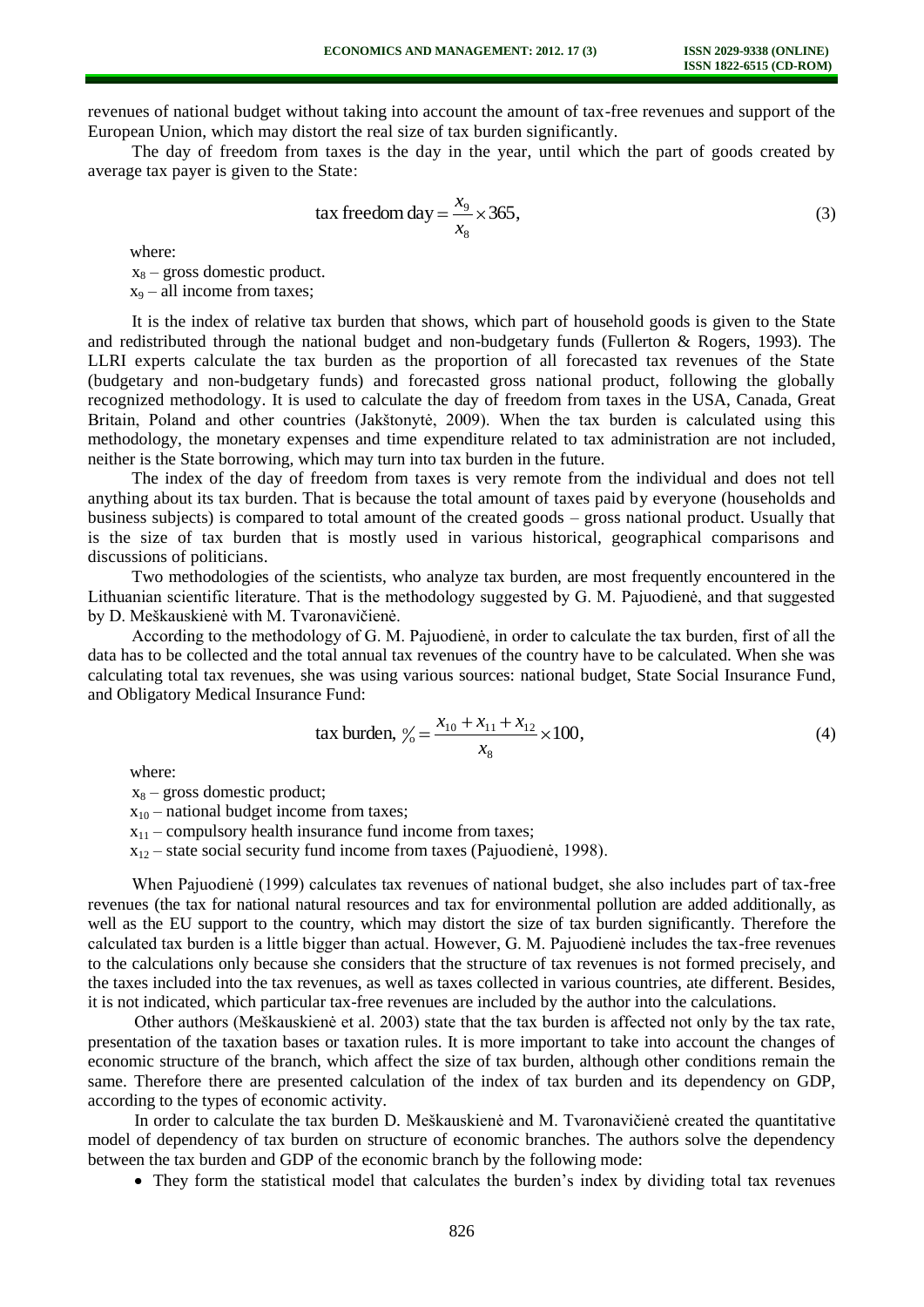from GDP.

They perform quantitative survey of dependency of tax burden and GDP, according to the types of economic activity.

According to the present model of the authors, the size of tax burden is determined by two indexes:

- Changing tax revenues;
- Changing Gross Domestic Product (see formula 5). (Meškauskienė et al., 2003).

tax burden, 
$$
\% = \frac{x_7 + x_{10} + x_{11} + x_{12}}{x_8} \times 100,
$$
 (5)

where:

 $x_7$  – guarantee fund income;

 $x_8$  – gross domestic product;

 $x_{10}$  – national budget income from taxes;

 $x_{11}$  – compulsory health insurance fund income from taxes;

 $x_{12}$  – state social security fund income from taxes.

If the tax revenues are decreasing or if the Gross Domestic Product is increasing, the tax burden is decreasing. It is possible to calculate the tax burden as suggested by M. Tvaronavičienė and D. Meškauskienė if a very thorough analysis is done and it is planned to present the tax burden in detail by dividing it, according to various sorts of economic activity. Besides, this calculation methodology is more acceptable and precise than the calculation methodology of tax burden suggested by G. M. Pajuodienė, because it takes into account the revenues of the Cover. Therefore it is possible to distinguish the following advantages and disadvantages of assessing methodologies discussed in the scientific article:

| <b>Methodology</b>                                                   | <b>Advantages</b>                                                                                                                            | <b>Disadvantages</b>                                                                                                                                                                                                                                  |
|----------------------------------------------------------------------|----------------------------------------------------------------------------------------------------------------------------------------------|-------------------------------------------------------------------------------------------------------------------------------------------------------------------------------------------------------------------------------------------------------|
| Methodology used by<br><b>EUROSTAT</b>                               | Only tax revenues of the State<br>and revenues of various funds are<br>assessed                                                              | The calculated tax burden would be more<br>precise if the levies not defined by the<br>Lithuanian laws were also included                                                                                                                             |
| Methodologies used by<br>Lithuanian Free Market<br>Institute         |                                                                                                                                              | 1. The market participants may present only<br>the assessments based on their experience and<br>information they have;<br>2. The calculation also includes the tax-free<br>revenues of the State budget, for example<br>support of the European Union |
| Methodology of the day of<br>freedom from taxes                      |                                                                                                                                              | The monetary expenses and time expenditure<br>related to tax administration are not included,<br>neither is the State borrowing, which may turn<br>into tax burden in the future                                                                      |
| Methodology suggested by<br>G. M. Pajuodienė                         | Only assessment of tax revenues<br>is attempted                                                                                              | 1. The calculation also includes the tax-free<br>revenues of the State budget, for example<br>support of the European Union;<br>2. The revenues of the Cover are not taken<br>into account                                                            |
| Methodology suggested by<br>D. Meškauskienė and<br>M. Tvaronavičienė | The calculation methodology of<br>tax burden suggested by G.<br>M. Pajuodienė, because it takes<br>into account the revenues of the<br>Cover |                                                                                                                                                                                                                                                       |

**Table 1.** Comparisons of tax burden calculation methodologies

It is necessary to perform a thorough complex survey, which conclusions would not only provide possibility to calculate the real tax burden for the business, but would also still doubts regarding comparison of correct index of tax burden with the data published by other EU Member States. In order to calculate the tax burden in Lithuania, it would be the most meaningful to apply such calculation methodology, which would allow calculating the tax burden by dividing the State's revenues from gross domestic product, and also including such taxes, which weighs on businessmen and households, and which are not verified by the